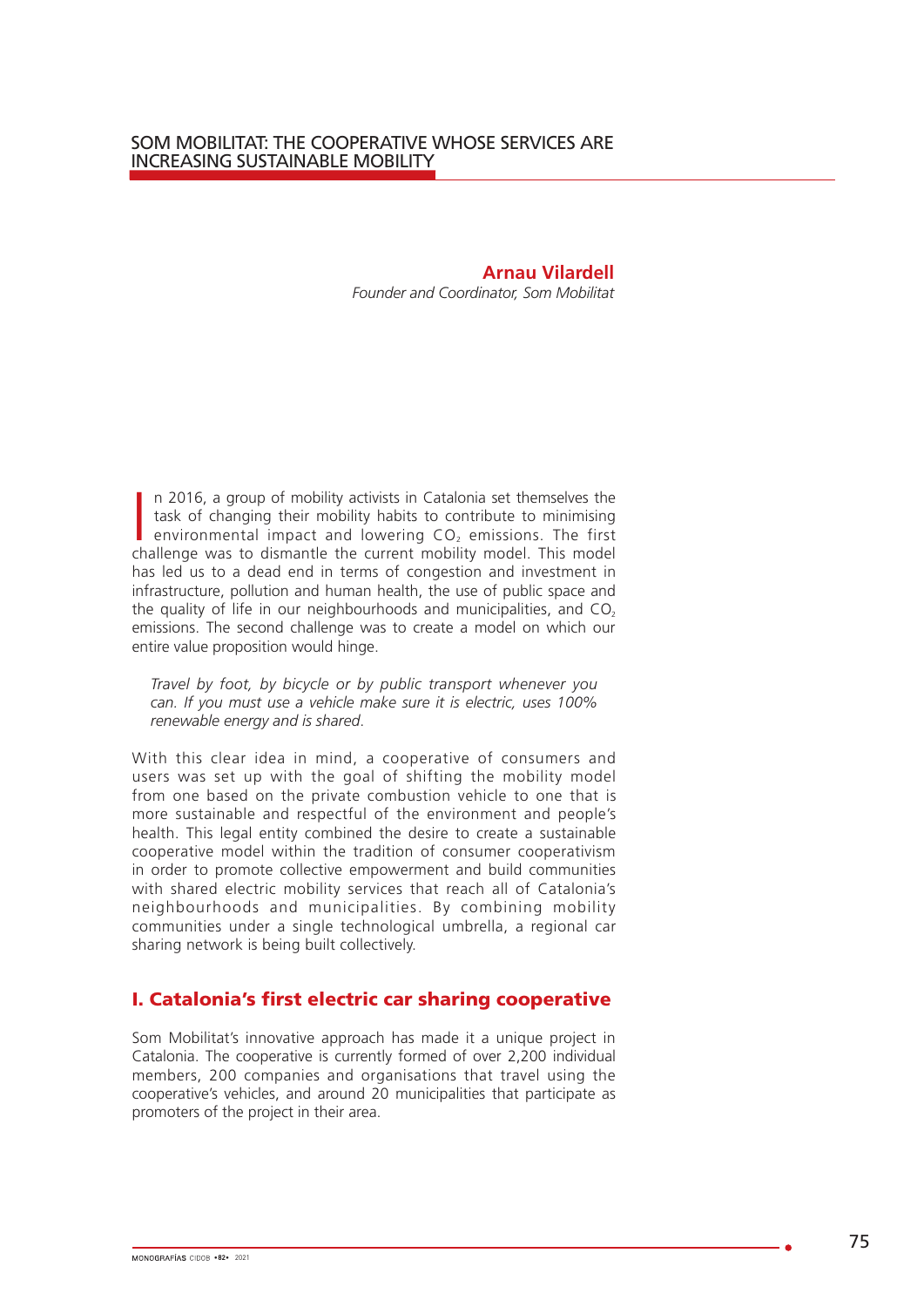To give form to this diverse set of users it was essential to make a clear commitment to develop technology that is flexible enough to respond to each community's needs. This flexibility is then given order by the collective will to work on a single mobility model, a unified tariff and vehicle access policy for all communities. Three crucial pillars of the strategy for building the car sharing network stand out.

By combining mobility communities under a single technological umbrella, a regional car sharing network is being built collectively.

## II. Communities: car parks that combine various mobility needs

The Som Mobilitat communities are made up of individuals, companies and public administrations and incorporate different types of electric vehicle (cars, vans, motorcycles, bicycles and/or cargo vehicles), depending on the needs of each community. The communities are created around a car park and function as an interconnected node in the cooperative's shared electric mobility network. These communities are mainly located within neighbourhoods and close to public transport stations whenever possible in order to facilitate intermodality.

To meet the most possible mobility needs with the smallest number of vehicles, the participation system is designed to be open to everyone. Hence, from the start the project has added mobility to the region. Driven by the individual cooperative members, the extra mobility made it possible to activate a community. It seems counterintuitive, but the cooperative's aim is not to create new forms of mobility but rather to replace existing ones by aggregating them into a community. What is most interesting about this aggregation process is that not only can it meet a person's mobility needs, it can also help to reduce them. Remember: *Travel by foot, by bicycle or by public transport whenever you can. If you must use a vehicle make sure it is electric, uses 100% renewable energy and is shared.*

The whole ecosystem has a very simple governance model: *One person (or entity or city council) = One vote.* A summary of the historical legacy of the consumer cooperative movement might be that participation generates a sense of belonging, that belonging boosts communities and that joining communities together makes visible a different model of building collective infrastructure.

The vocabulary used around a collective project like Som Mobilitat, such as governance, empowerment, participation and open and shared knowledge, reinforces the wider collective strategy to be everywhere and reach everyone looking to change their mobility. When the consumers are the owners of the cooperative and are responsible for much of its communication strategy, the collective discourse and message has the potential to mould itself to reach both a quantum engineer and a person with little formal education. The magic is that the members speak from personal experience about their participation in the cooperative and their use of the vehicles.

This strength of the project makes it easier for members from the same neighbourhoods and municipalities to organise themselves and set up a shared electric mobility community that responds to their mobility needs.

SOM MOBILITAT: THE COOPERATIVE WHOSE SERVICES ARE INCREASING SUSTAINABLE MOBILITY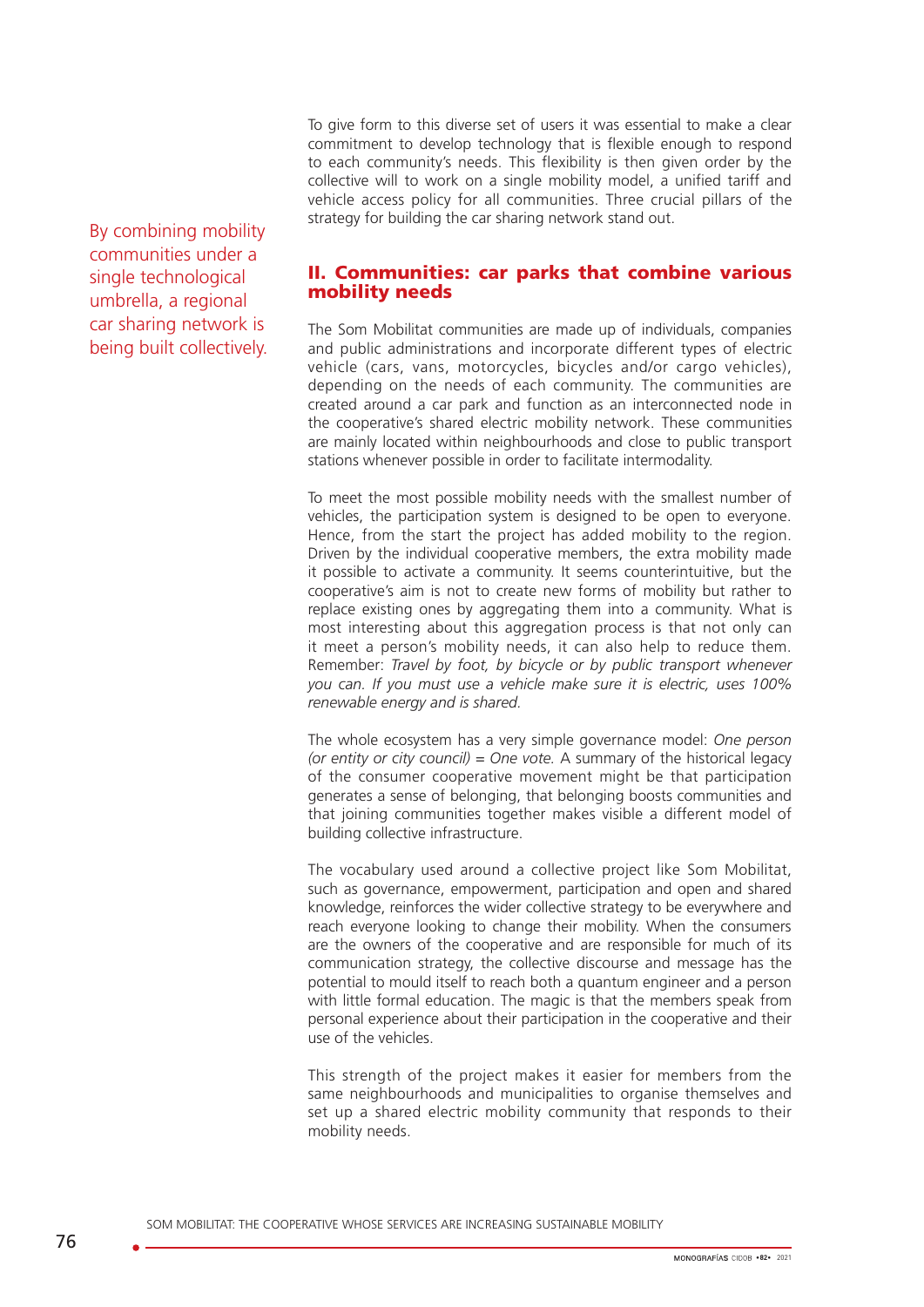## III. A platform project: technology as a support tool

This ecosystem is based on a major technological undertaking by Som Mobilitat that guarantees consumers:

- a car-sharing platform (web/app) that enables reservations to be made (searching the map and/or selecting the date and time), changes to be managed, battery charge levels to be checked, keyless locking and unlocking of vehicles and contact with the support service.
- a platform designed to be able to group workers together, satisfying mobility needs with a single vehicle and offering the possibility of a single organisation reserving vehicles in specific time slots and days (leaving them available for other members in the unreserved time slots).

One defining element from the cooperative world underpins this whole technological project: intercooperation. In 2018, in collaboration with the Flemish cooperative Partago, The Mobility Factory was set up, a second-tier cooperative based in Brussels, the host location for all our electric vehicle sharing technology. Currently, 13 cooperatives from Spain, Belgium, Germany, the Netherlands and the United Kingdom share ownership, governance and technology, which makes continuous improvement processes viable and guarantees sustainability and maintenance.

Further, in 2020, Som Mobilitat began working with Som Energia, a renewable energy producer and supplier, and Som Connexió, a telephony services provider, to begin sharing ERP (enterprise resource planning) developments – an internal management system that accompanies the app and which contains many of the cooperative's internal management processes. This may seem like a minor thing, but cooperatives, like companies, have many management processes in common. Sharing their development to make faster progress in the automation and digitalisation of the cooperative's operations has great potential.

## IV. Self-financing to guarantee the project's inde- pendence

Funding remains one of the Som Mobilitat project's major challenges. To address it, all the crowdfunding options offered by the people and partner entities involved in the project have been explored. In recent years, participatory securities have been issued (to boost the technological project and the purchase of electric vehicles, giving an economic return on investment after five years), campaigns have been promoted for members to contribute to the share capital over the long term (to strengthen the cooperative and the projects it promotes, with an economic return of 3%), and mechanisms have been created with a collaborative rationale to speed up the financing of vehicles in the region, specifically the collaborative financing map. On the map, individual and institutional members can show their interest in a vehicle in a particular location and commit to making a financial contribution. By combining all the financial contributions promised in a location To meet the most possible mobility needs with the smallest number of vehicles, the participation system is designed to be open to everyone.